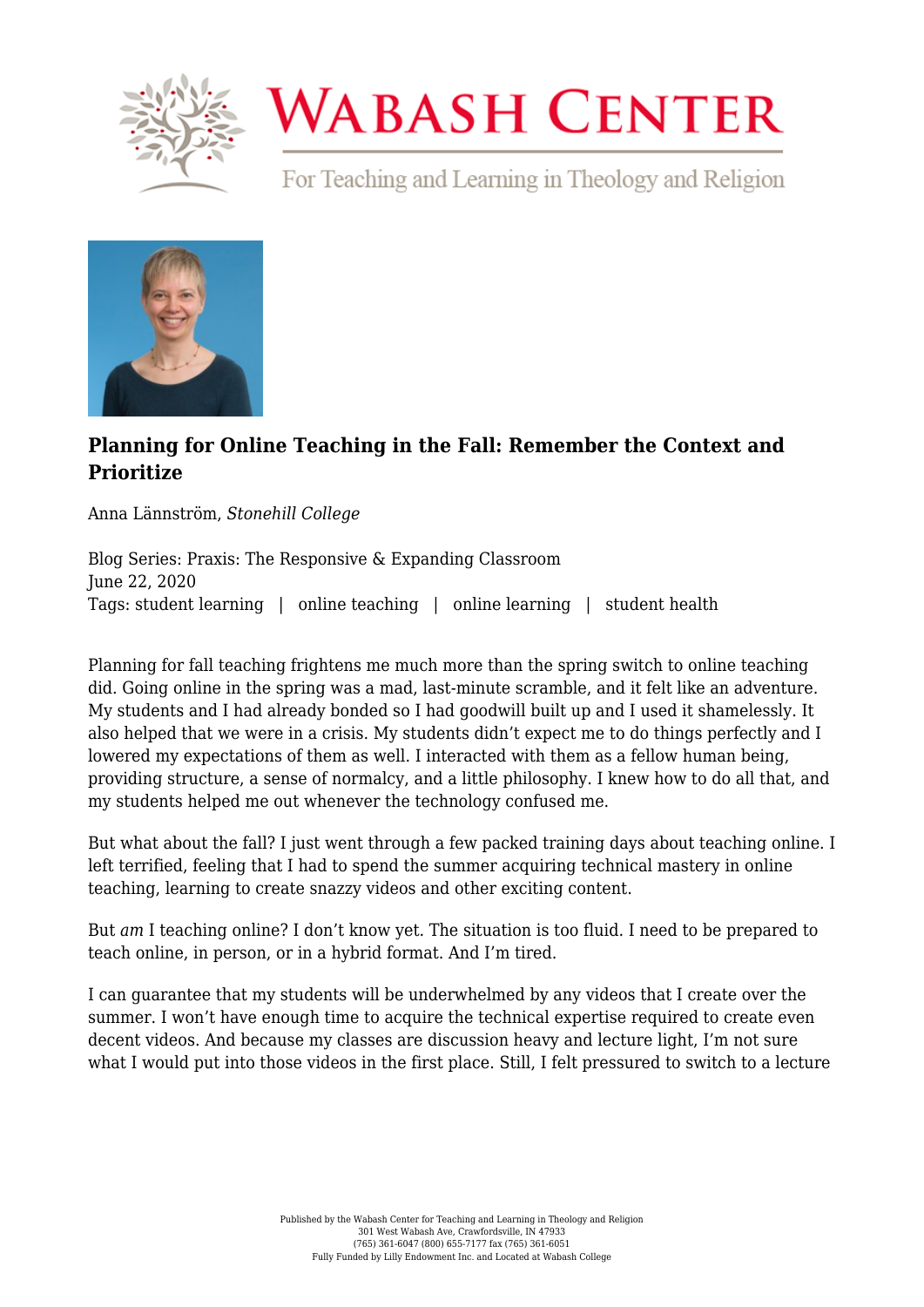format, learn to lecture, and then to create videos of those lectures. All in one summer.

Wait. Stop. Is that really what I should be working on this summer?

No. The online teaching experts who conducted the training forgot that this year is extraordinary. In preparing to teach in the fall, we must start by considering our situation:

- 1. Our students didn't choose to take online classes. My students are at a small college, and they came here because of our small in-person classes. If I'm teaching online in the fall, it's because we were forced into it.
- 2. Our students are living through a pandemic and political upheaval, so they are distracted and stressed. If they have mental health issues, and many do, those are exacerbated. They are shaken and they feel less safe than they used to. They may have lost loved ones and they are worried about those who remain.
- 3. We too are living through a pandemic and political upheaval, and it affects us in the same ways that it affects our students.

My experts didn't take any of this into account; they focused on how to create an online course under normal circumstances. And then, I freaked out instead of asking what portion of the advice was applicable to our current situation. Don't make that mistake. Before spending precious time and energy on your online teaching this summer, ask two questions:

- 1. What do your students need most from you and your courses under these circumstances?
- 2. What is your energy level and mental health status, and what are the competing demands on your time and energy?

Here is my list of what my students need:

- 1. A sense of normalcy.
- 2. A clearly structured course, website, and a set of assignments where expectations and directions are spelled out in simple language.
- 3. Compassion and flexibility
- 4. Discussions about meaning and purpose, including some that help them make sense of the current moment.
- 5. Community and connection.

My work this summer will be about doing these five well in any of the possible formats: inperson, online, and hybrid. I'll work on lectures and videos only if that helps me with the five. I'll work on technology because I need a better handle on Zoom and our learning management software.

But my most important task won't be about technology. It will be figuring out how to foster community in my classes if we are forced to start the semester online. It's the most important task for me because I have at least some experience in doing all the others. But how do I build community online? How do we get to know each other? How do we learn to trust each other